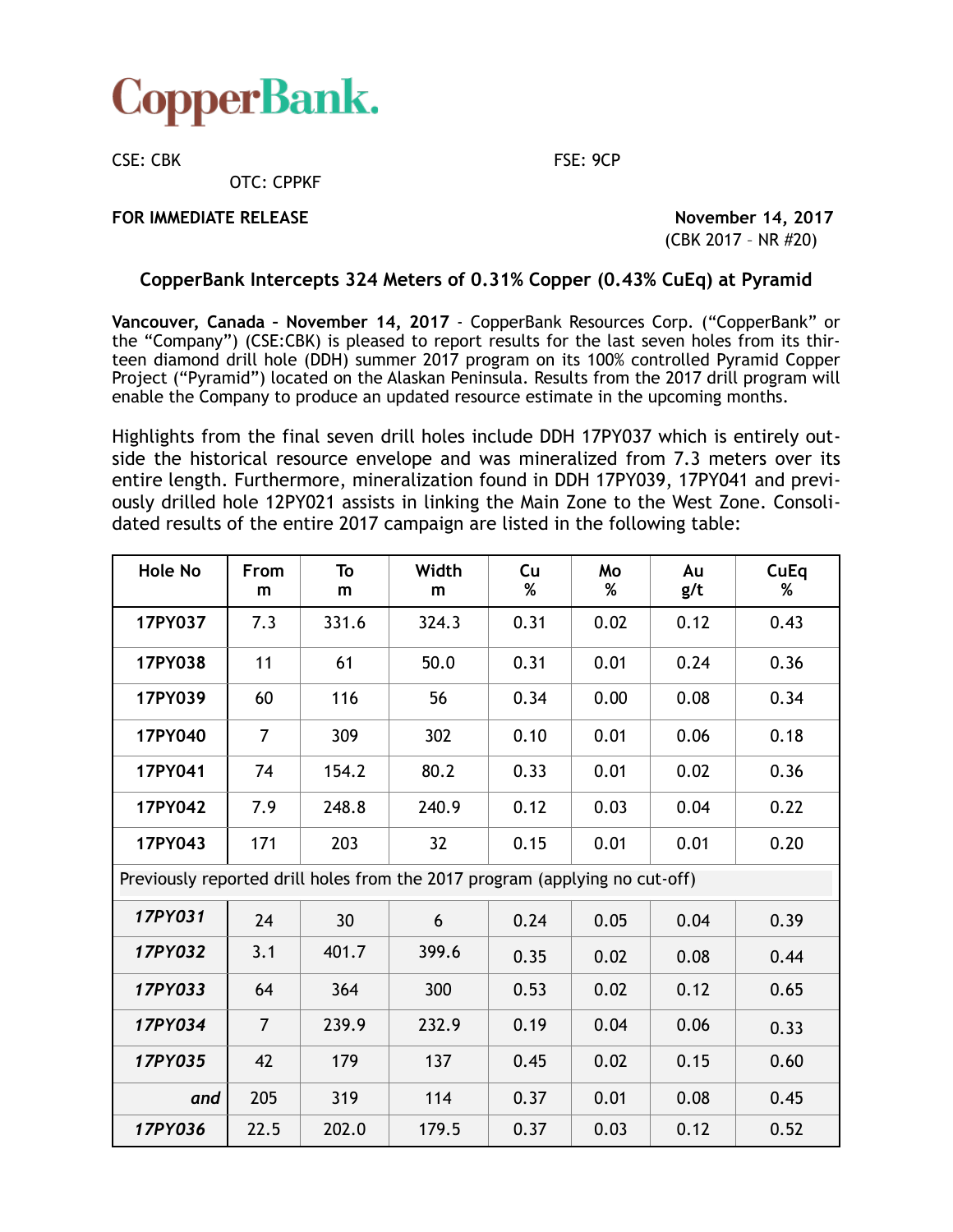*Note: The copper equivalent (CuEq) values in this press release are calculated based on estimated prices of US\$2.75/lb of copper, US\$1,200/oz of gold and US\$7.25/lb of molybdenum. No metallurgical tests were done. Metal recovery is unknown and was not taken into account. True width of intervals is yet to be defined.* 

The 2017 drilling program, comprising 3,690 meters in thirteen diamond drill holes, was designed to verify the extensions of known mineralization within the deposit and to validate the historical resource estimate (SRK, June 2013). Detailed maps and cross sections of all the drill holes can be found [here](http://copperbankcorp.com/alaska-projects/about-pyramid/pyramid-project-maps). Previous diamond drill holes were reported in press releases dated [October 4, 23 and 30, 2017](http://copperbankcorp.com/investors/press-releases).

CopperBank Executive Chairman, Gianni Kovacevic, commented: "The 2017 drilling campaign at Pyramid has achieved its goal of confirming the presence of significant copper mineralization as well as identifying the extension of higher grade zones falling outside of the historical resource envelope. With these results now in hand, we expect an updated resource estimate to be completed in the coming months. The data acquired as part of this most recent drill program has significantly increased our understanding of the deposit and will additionally help define a follow-on work program at Pyramid in 2018."

### **Drill Hole 17PY037**

DDH 17PY037 was planned to verify the orientation of the mineralization between the three mineralized zones: Main, North and West. The 324-meter intercept proves a link between the North and Main zones, and the observed copper mineralization is of a higher grade than in the West zone.

### **Drill Hole 17PY038**

Located in the North Zone between historical holes 10PY001 and 11PY010, DDH 17PY038 intercepted mainly hornfels intruded by a few porphyry dykes. Chalcopyrite and chalcocite disseminations comprise the mineralized interval restricted to the top 50 meters of the hole. The hole was terminated at a depth of 162.76 meters after entering the phyllic alteration zone.

### **Drill Hole 17PY039**

Also located at the intersection of the three mineralized zones, the lithologies and copper grades of hole 17PY039 clearly show an affiliation to the West zone. The copper mineralization is comprised of chalcopyrite and chalcocite mineralization, which appears to be associated with quartz feldspar porphyry dykes.

### **Drill Hole 17PY040**

This hole was drilled to test outcropping chalcocite mineralization located south of the North Zone. The hole intersected quartz diorite porphyry mineralization with variable amount of biotite, including a consistent interval of elevated copper mineralization starting a 7 meters depth with a weighted average grade of 0.10% Cu over 302 meters. Two samples collected from phenocryst-rich feldspar porphyry dykes additionally returned anomalous gold values of 1.14 g/t and 2.26 g/t.

### **Drill Hole 17PY041**

Hole 17PY041 is located in the core of the West Zone, which was completed to verify the extension of mineralization between historical holes 12PY021 and 12PY022. The hole cross cut a series of feldspar porphyry dykes containing disseminations of chalcopyrite, chalcocite and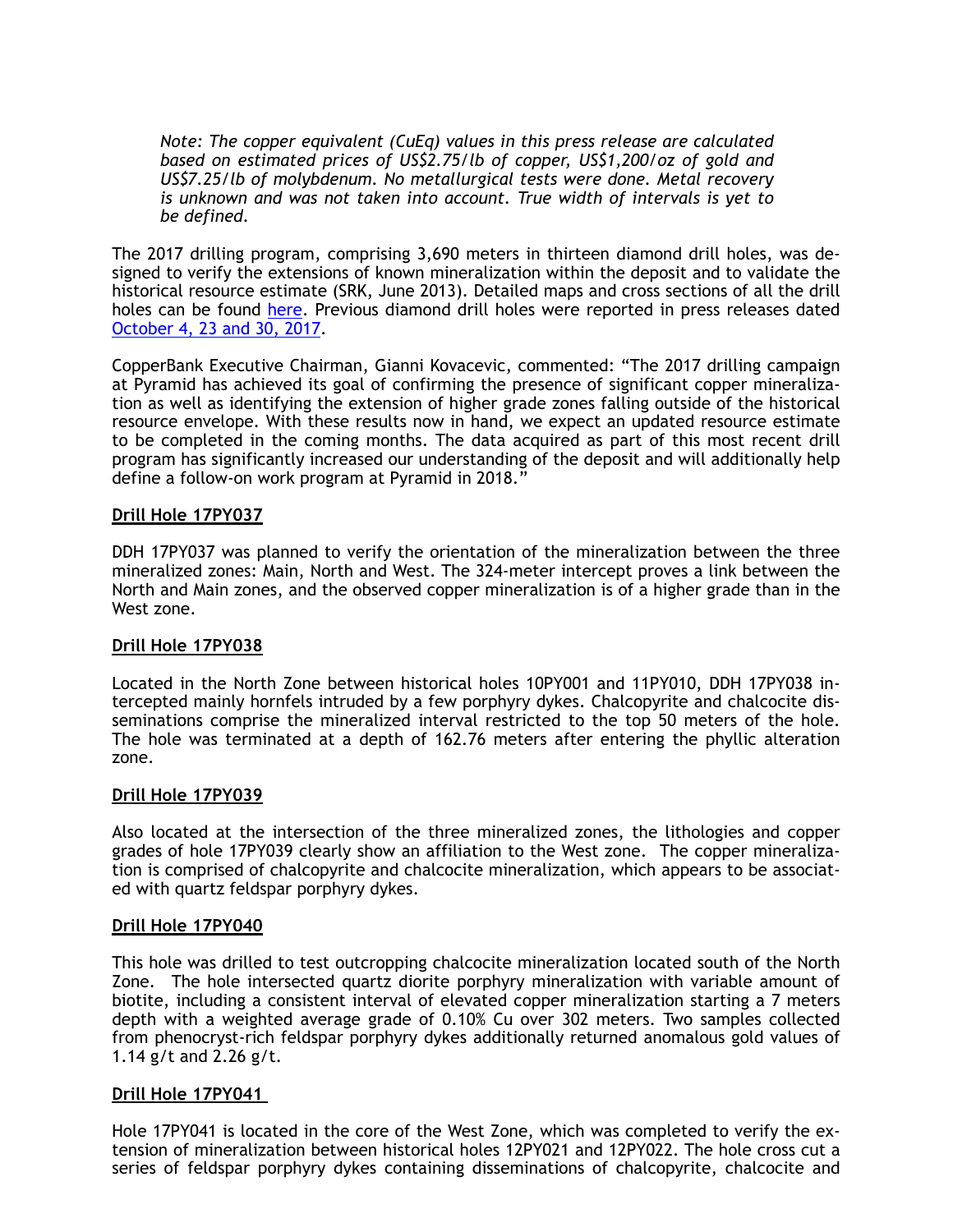chrysocolla before being abandoned due to complications with the drill rig. The hole bottomed in mineralization, with the last sample returning 1.26% Cu.

### **Drill Hole 17PY042**

This hole tested the eastern extension of the North Zone and alteration observed in outcrop. The main lithology encountered was a weakly mineralized quartz diorite porphyry, characterized by anhydrite veinlets.

### **Drill Hole 17PY043**

This hole tested the potential for a northern extension of the West Zone and was drilled between historical holes 12PY022 and 12PY023 to a depth of 203 meters. Hornfels is dominant in the first half of the hole, followed by feldspar porphyry dykes with weak mineralization observed in the second half reminiscent of the lithologies described in hole 17PY041.

### **Quality Control**

All core samples collected during the 2017 drilling program are pulverized at the ALS Fairbanks facilities then pulps are sent to ALS Minerals Laboratories in Reno, NV. All pulps are analyzed by a 4 acid multi-element analysis for 61 elements by ICP-AES method and assayed for Au by standard atomic absorption spectrometry (Au-AA23) following the fusion by fire-assay of a 30 gram sample. Samples returning copper values higher than 1% are re-analyzed in Vancouver by ICP-AES following a four-acid digestion and those exceeding 1 g/t gold by gravimetric finish (Au-GRA21). Standards, blanks and duplicates were inserted every 20 samples consistent with industry best practices then revised by a qualified person using a Quality Assurance/ Quality Control program before calculating the intervals.

### **About Pyramid**

The Pyramid project is located on private property with the subsurface controlled by The Aleut Corporation, an Alaska Native-owned corporation. Pyramid is a porphyry copper deposit containing a historical inferred mineral resource estimate of 122 million tonnes at 0.41% copper, 0.02% molybdenum, and 0.10 g/t gold (SRK, 2013) applying a 0.4% copper equivalent cutoff, divided into three main recognized zones: Main, North and West. The mineralization is related to a multi-phased calk-alkaline intrusion, intruding sediments of Tertiary Age. The porphyry system is of a minimal extent of 1.5  $km^2$ , displays a leached cap, phyllic, propyllitic and potassic alteration analogous to the other copper deposits of the Circum-Pacific Belt. The observed mineralization consists mainly in disseminations of chalcocite, chalcopyrite and local molybdenite and sulphide veinlets. Bornite, malachite and chrysocolla are also reported as accessory minerals.

This press release was prepared by Brigitte Dejou, P.Eng and a Qualified Person as defined by NI 43-101.

For more information on CopperBank Resources visit our website at www.copperbankcorp.com

Contact Gianni Kovacevic, President and Executive Chairman of CopperBank, at:

Address: Suite 1500, 409 Granville Street, Vancouver, BC V6C 1T2 Tel: 604-889-0852 E-mail: gk@copperbankcorp.com

Website: www.copperbankcorp.com

CopperBank is a Canadian exploration mining company focused on energy related metal exploration in the United States of America.

The Company trades on the Canadian Securities Exchange – CSE under the symbol "CBK".